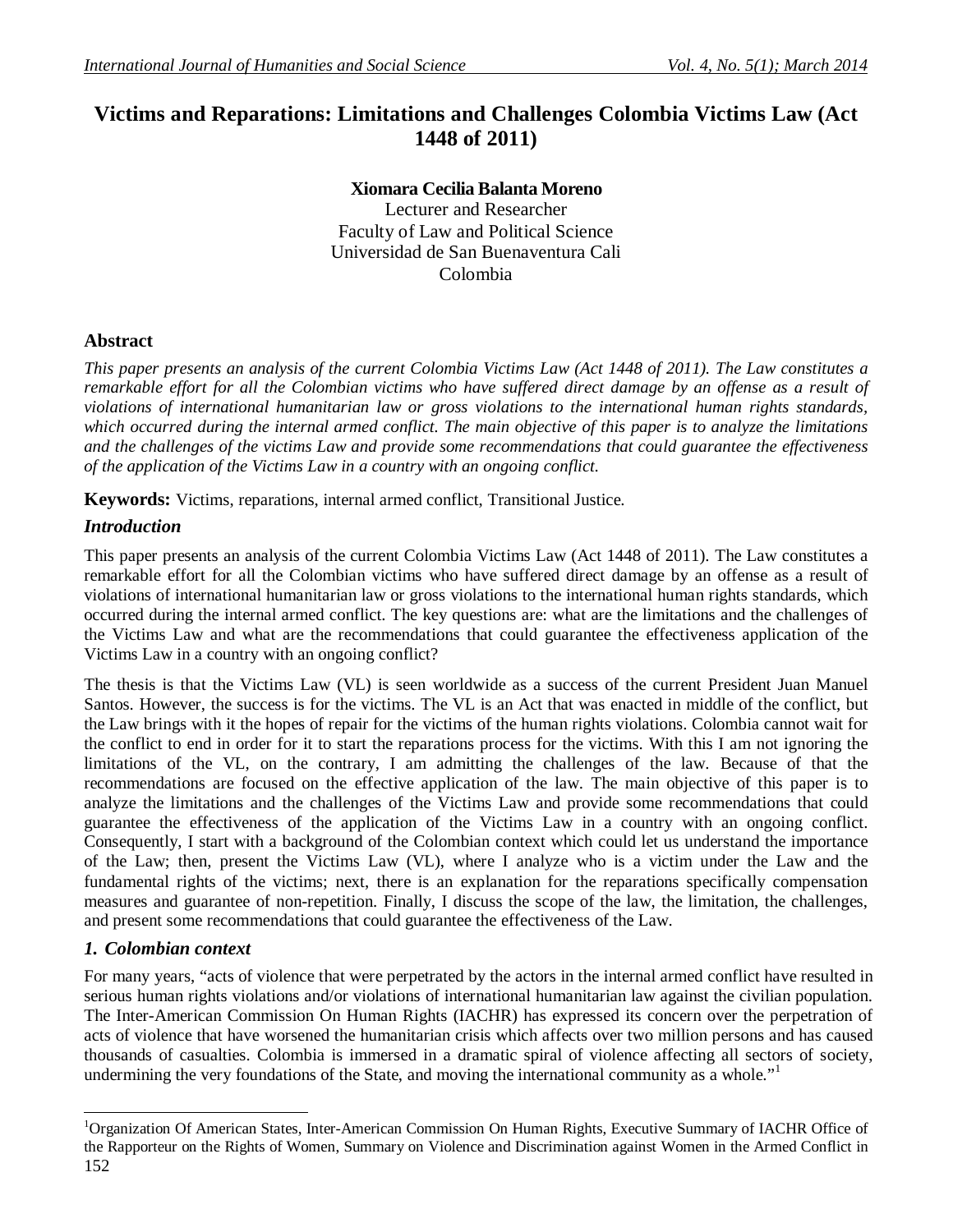Clearly, this "is one of the most difficult and serious human rights situations in the Continent"<sup>2</sup>. The struggle for territorial, economic and military control is conducted by the Security Forces, in defense of the State, and by two illegal armed groups: the guerrilla – mainly represented by the *Fuerzas Armadas Revolucionarias de Colombia* (hereinafter "FARC-EP") and the *Ejército de Liberación Nacional* (hereinafter "ELN"), and paramilitary forces, mainly grouped into the *Autodefensas Unidas de Colombia* (hereinafter" "AUC"), comprising a number of blocks operating in different areas of the country. Guerrilla groups arose in the decade of the sixties and grew during the seventies and eighties.<sup>3</sup> In fact, in Colombia's armed conflict, violence against women, primarily that of a sexual nature, has the objective of wounding, terrorizing and weakening the enemy to advance in the control over territories and economic resources.<sup>4</sup> "Women can be direct or collateral victims of different forms of violence, as a result of their affective relationships as daughters, mothers, wives, partners or sisters. Through acts of physical, psychological and sexual violence, the armed actors seek to intimidate, punish and control women for having affective relationships with members of the opposing faction, for disobeying the norms imposed by the armed actors or for participating in organizations perceived as the enemy. These acts, however, do not solely intend to dehumanize the victims as women. These aggressions additionally serve as a tactic to humiliate, terrorize, and wound the "enemy", either in the family nucleus or community of the victim."<sup>5</sup>

Today, after former President Alvaro Uribe who supposed to finish with the Paramilitaries groups, and return the security in the country; there are "two Colombia's" (Janisch, 2010). One for the urban rich and one in which ruraldwelling Afro-Colombian minorities and indigenous groups are terrorized. The new paramilitary groups continue the reign of terror, violence and forced displacement their predecessors began decades ago and there are more victims created every day (Janisch, 2010).

Conservative Politicians estimates by the Colombian National Police put the new paramilitary groups numbers at over 4,000. They have a substantial presence in 24 of Colombia's 32 departments, most heavily concentrated in the city of Medellin, the Uraba region of Choco state, and the states of *Meta* and *Nariño*. They take names like the *"Aguilas Negras*" (Black Eagles), the "Rastrojos" (Weeds) and the "*Nueva Generacion"* (New Generation) (Janisch, 2010).

Their proliferation has coincided with a significant increase in the national rates of internal displacement from 2004 at least through 2007. Much of the displacement is occurring in regions where successor groups are active, and indigenous and Afro-Colombians are the most affected (Janisch, 2010). Uribe and his successor, former defense minister and now-president Juan Manuel Santos, call them emerging criminal bands (*bandas criminales*  emergentes-BACRIM),<sup>6</sup> nothing more than loosely organized groups of thuggish drug traffickers. But the language of the threats reveal a far more complex situation, with claims that targets are "opponents of the government," are undermining Uribe's democratic security doctrine" and are "impeding economic progress" (Janisch, 2010).

 $\overline{a}$ 

 $\rm ^4 Id.$ 

 ${}^{5}$ Id.

Colombia, October 18, 2006, OEA/Ser.L/V/II. Doc. 67. Sectio II, page 11-14. See United Nations, Report of the High Commissioner for Human Rights on the situation of human rights in Colombia, E/CN.4/2005/10, 28 February 2005; United Nations, Report submitted by Mrs. Radhika Coomaraswamy, Special Rapporteur on violence against women, its causes and consequences: Mission to Colombia (1-7 November 2001), E/CN.4/2002/83/Add. 3, 11 March 2002; Amnesty International, Colombia, Scarred Bodies, Hidden Crimes: Sexual Violence against Women in the Armed Conflict, AMR 23/040/2004; United Nations Development Fund for Women, Report on the Situation of Women in Colombia, September 2005;Report Enforcement, Protection and Violation of Women's Human Rights in a Country at War, Colombia 2005, report submitted to the IACHR Rapporteur during her on-site visit to Colombia by platforms, organizations and groups of women, June 2005, Section 2.1; Third Report on the Human Rights Situation in Colombia, OAS/Ser.L/V/II.102, Doc. 9, rev. 1, 26 February 1999 and in its Report on the Demobilization Process in Colombia, OAS/Ser.L/V/II.120, Doc. 60, 13 December 2004.  $\rm{^{2}Id.}$ 

 $\rm{^{3}Id}.$ 

<sup>&</sup>lt;sup>6</sup> "(Bandas criminales Emergentes, BACRIM)"; on the other hand, some political sectors and civil society see them as the seed of a possible "third generation paramilitary (*Tercera generacion de Paramilitares*)." National Commission for the Reparation and Re-conciliation, *Comisión Nacional de Reparación y Reconciliación (CNRR), Disidentes, rearmados y emergentes: ¿Bandas criminales o tercera generación paramilitar?,* 2007. at, 6, 19. Visited on: http://www.cnrr.org.co/new/interior\_otros/informeDDR.pdf (December 11, 2012)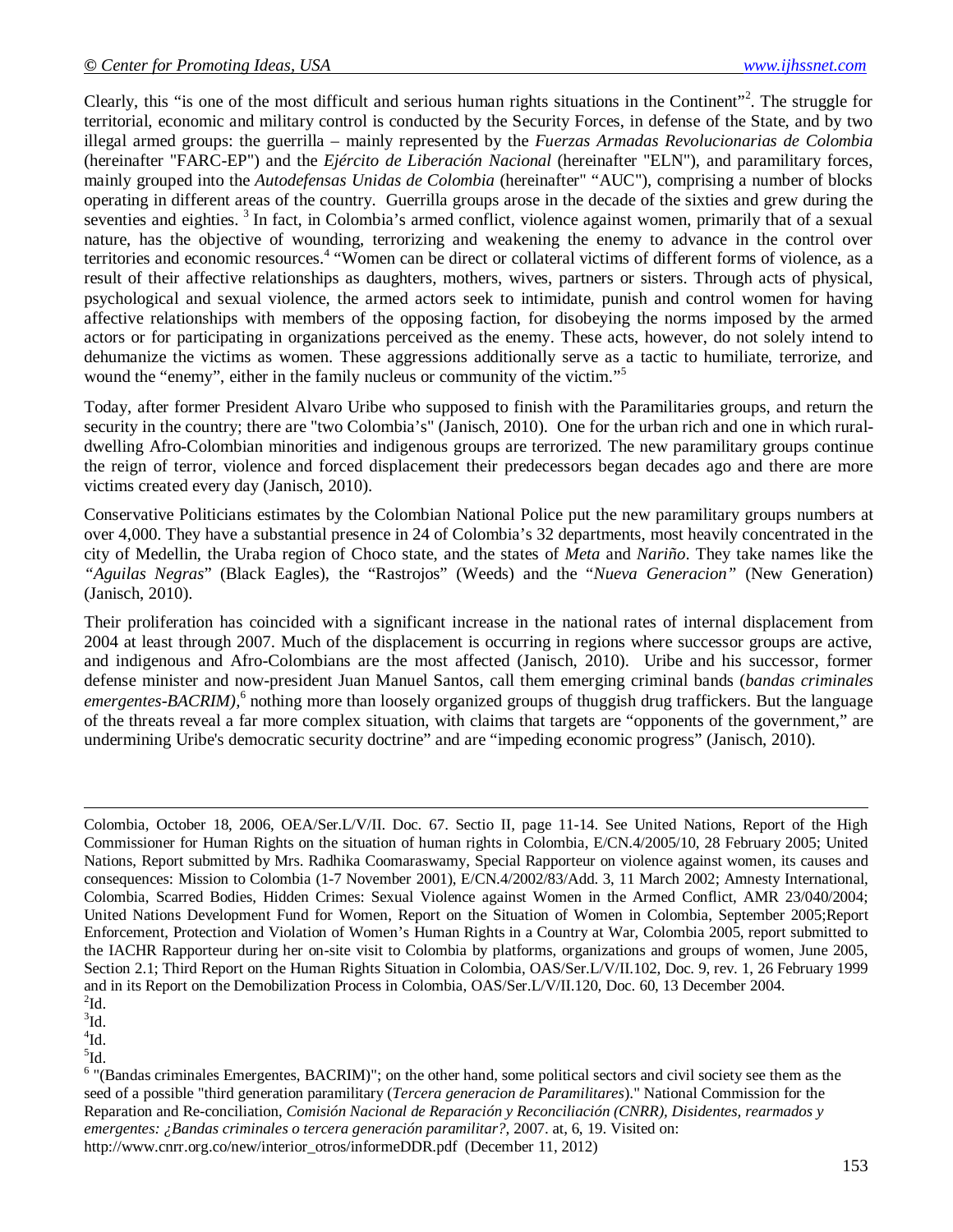Regarding this Colombian Context, the question is: what about the Victims of the conflict? For decades, a large number of Colombians were victims of gross human rights violations; all because of internal armed conflict. Another question is: Do the victims play and important role under the Justice and Peace Law (JPL)?. In 2005, the Government ruled the Justice and Peace Law (JPL). The law defined the victim as a person who has individually or collectively suffered direct harm as a consequence of actions by illegal armed groups in violation of the criminal law.<sup>7</sup> The Justice and Peace Law provide examples of different types of harm that could lead to a person being a victim. These include temporary or permanent injuries that cause some type of physical, psychological or sensory disability, emotional suffering, financial loss, or the infringement of fundamental rights (Mark, 2007).

Also, the Justice and Peace Law recognizes that the definition of victim can include spouses and other relatives. The Constitutional Court has interpreted this provision to include relatives beyond the first degree of consanguinity or first civil that have suffered the requisite harm**.** 8

Moreover, the status of victim is acquired independently of whether the perpetrator of the criminal conduct has been identified, apprehended, prosecuted, or convicted, and without consideration of any family relationship between the perpetrator and the victim (Mark, 2007).

The Human Rights Council in the Annual report of the United Nations High Commissioner for Human Rights and Reports of the Office of theHigh Commissioner and the Secretary-General, established that the importance of the Colombian process of transitional justice has been internationally recognized, as recent references in the Secretary-General and the High Commissioner's report on human rights and transitional justice demonstrate.<sup>9</sup>

In addition, the Report said that despite efforts made by the Attorney General's Office, progress in the realization of victims' rights under Justice and Peace Law has been modest. The victims who participate in the process are increasing the scepticism and re-victimization. $^{10}$ 

Regarding the right to reparations, the Report established that Decree 1290 of  $2008<sup>11</sup>$  on the administrative reparations programme does not seem to have yet attained the necessary distribution of financial resources. By December 2009, of the over 275,000 requests received, resources had been approved for 10,593 persons<sup>12</sup> and by the end of 2009 there were 280,420 victims registered under Justice and Peace Law and is concerned that to date judicial reparation for victims has been awarded in only one case.<sup>13</sup>

Other efforts, such as the Regional Commissions for Restitution of Property of the National Commission on Reparations and Reconciliation remain isolated and limited. The Trust Fund for victims provided for in Justice and Peace Law (which is meant to receive cash and properties from perpetrators admitted in the procedures provided by the Law), has not received expected resources.<sup>1</sup>

 $\overline{a}$ 

Article 5. Justice and Peace Law. See also: Richards, Marks, (May, 2007). The design and implementation of an optimal reparation program: How should limited resources for material reparation be distributed across victims of the Colombian conflict. Page. 13. Visited on: http://www.cerac.org.co/assets/pdf/Other%20publications/CERAC\_WP\_5.pdf (November 24th, 2012).

<sup>8</sup> Constitutional Court of Colombia, Sentence No. C-370/2006 (18 May 2006), paras. 6.2.4.2.15 - 6.2.4.2.16 Citede by, Mark Richards, The design and implementation of an optimal reparation program: How should limited resources for material reparation be distributed across victims of the Colombian conflict, May 2007 Page. 13 Visited on Webpage:

http://www.cerac.org.co/assets/pdf/Other%20publications/CERAC\_WP\_5.pdf (November 24th, 2012).

<sup>&</sup>lt;sup>9</sup> A/HRC/12/18 of August 2009; See also Human Rights Council, Thirteenth session Agenda item 2 Annual report of the United Nations High Commissioner for Human Rights and Reports of the Office of theHigh Commissioner and the Secretary-General; Report of the United Nations High Commissioner for Human Rights on the situation of human rights in Colombia (A/HRC/13/72) March, 2010. At. 16.

<sup>&</sup>lt;sup>10</sup> Human Rights Council, Thirteenth session Agenda item 2 Annual report of the United Nations High Commissioner for Human Rights and Reports of the Office of theHigh Commissioner and the Secretary-General; Report of the United Nations High Commissioner for Human Rights on the situation of human rights in Colombia (A/HRC/13/72) March, 2010. Page. 16. Also see: http://www.lawg.org/actioncenter/lawg-blog/69/691

 $<sup>11</sup>$  The Decree is creating the Individual Repair Program for victims of armed groups outside the law. (Administrative Reparations)</sup>

<sup>12</sup> Human Rights Council, *Supra* note 10.

<sup>&</sup>lt;sup>13</sup> CCPR/C/COL/CO/6, Human Rights Committee Ninety-ninth session Geneva, 12-30 July 2010. Consideration of reports submitted by States parties under article 40 of the Covenant, Colombia, 4 August 2010. At. 3.

<sup>&</sup>lt;sup>14</sup> By December 2009, funds amounted to approximately Col\$ 27 billion (US\$ 14 million), while the 2009 budgeted amount under Decree 1290 was approximately Col\$ 200 billion (US\$ 100 million). Human Rights Council, *Supra* note 10.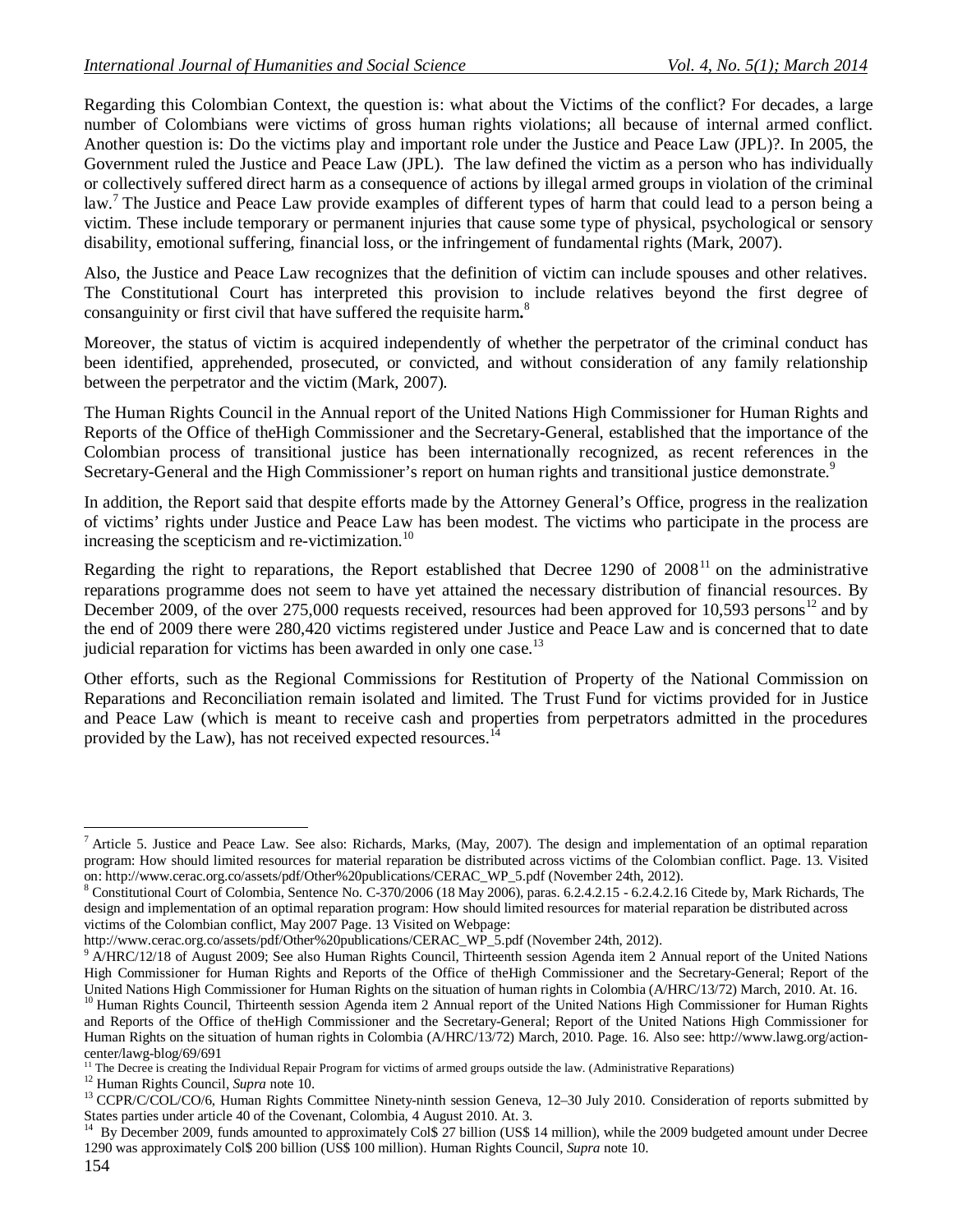In this respect, proceedings for the confiscation of property rights (*extinción de dominio)* should be expedited and property in the hands of paramilitary proxies should be reverted to legitimate owners.<sup>15</sup>Consequently, the Human Rights Committee (CCPR) was concerned at the discrepancy between normative provisions and their enforcement. In practice, reparation tends to take the form of humanitarian assistance and so far does not provide for full reparation. It is of particular concern to the Committee that Decree No. 1290 did not recognize victims of acts committed by State agents.<sup>16</sup>

This above framework is reflecting the real fact of the victims under the Justice and Peace Law. The victims whose is still immersing in impunity, without comprehensive reparation and surviving in the middle of armed conflict. Victims needed a law consistent with international standards. A law that would offer to fill the gaps in the judicial and administrative reparation processes, incorporate mechanisms for restitution of goods and property, including lands transferred to third parties or proxies, and provide for reparations for violations of social, economic, and cultural rights, with differentiated attention according to age, ethnicity and gender.<sup>17</sup>However, for some Colombian Politicians, Colombia is not ready for the application of the new Victims Law.<sup>18</sup> The law obliges the government to adapt all state institutions in the span of six months.<sup>19</sup>

### *2. Victims Law (Act 1448 of 2011)*

The Law constitutes a remarkable effort for all the Colombian victims (Individually or Collectively) who have suffered direct damage by an offense as a result of violations of international humanitarian law or gross violations to the international human rights standards, which occurred during the internal armed conflict.

The Law is based on principles of dignity, good faith, equality, the guarantee of due process, transitional justice with the character of its measures, solidarity of the State, internal and external coherence, the differential approach, participation, mutual respect, the punishment of those responsible, progressiveness, gradual approach, sustainability, and complementarity, among others.  $20$ 

### **2.1 Analysis of the definition of the victims**

Under the Law a victim is considered as any person who has suffered after January 1st, 1985<sup>21</sup>direct damage by an offense as a result of violations of international humanitarian law or gross violations to the international human rights standards, which occurred during the internal armed conflict (article 3).

Also the Law establishes as a victim the following people: $^{22}$ 

- The constant companion, same-sex couples and family in the first degree of consanguinity, first civil of the victim or second degree.
- People who have suffered harm in intervening to assist victims in distress or to prevent victimization.
- Members of the Armed Forces
- The spouse, constant companion or relatives of the armed groups members will be considered as direct victims for harm suffered in their rights.

Moreover, the Law establishes that vulnerable groups must be considered as victims. In this sense, women, children, indigenous peoples and Room communities, Afro-Colombian, native islanders and Palenque community could be repaired under the law.

 $21$  Furthermore, it's necessary that victims must fill out a new National Register of victims. People who have suffered damage prior to June 10, 2011, must apply for a term of four (4) years from that date, day of enacted the Victims. Article 154-8

<sup>22</sup> Revista Semana, *Supra* note 18.

 $\overline{a}$ <sup>15</sup>Human Rights Council, *Supra* note 10.

<sup>16</sup> CCPR/C/COL/CO/6, *Supra* note 13.

<sup>17</sup> A/HRC/12/18. *Supra* note 9, at 17.

<sup>18</sup> Revista Semana, (November 22th, 2011). *¿Está preparado el Gobierno para aplicar la Ley de Víctimas?,*  http://www.semana.com/politica/esta-preparado-gobierno-para-aplicar-ley-victimas/167943-3.aspx. Visited on December 1st, 2012.

 $^{19}$  Id.

<sup>20</sup> National Commission for the Reparation and Re-conciliation, (*Comisión Nacional de Reparación y Reconciliación (CNRR),* ABC Victims Law. Visited on Webpage: http://www.cnrr.org.co/new09/ley-victimas-tierras/index.html (December 1st, 2012)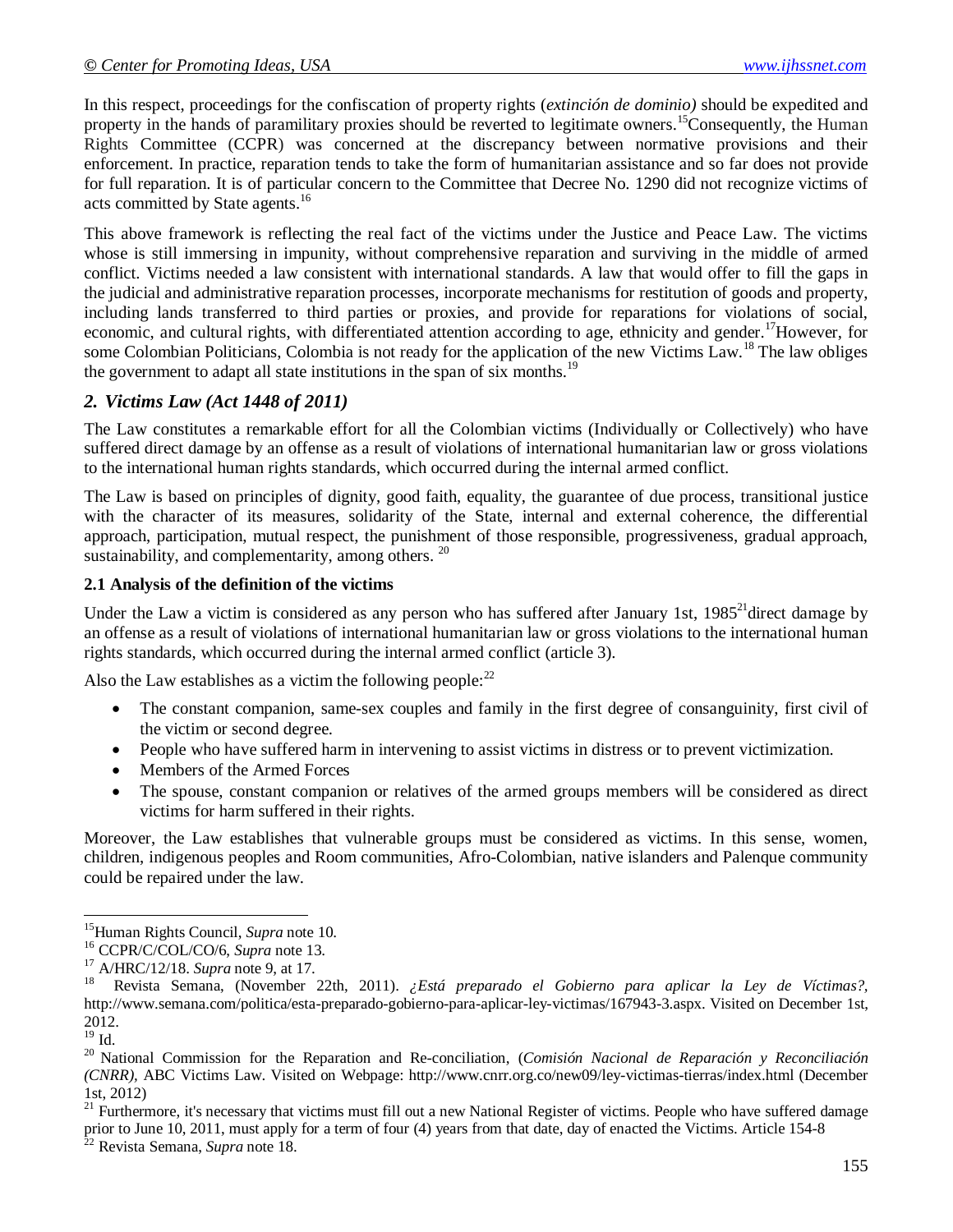There are two things important to highlight: First, the inclusion by the definition to the state agent victims. The text adopted is based on the recognition of victimization from the fact and not of the agent, as was erroneously advocated by the previous government. As a result, the text of the Act also expressly recognizes the concept of armed conflict, an issue hotly contested in the country (Uprimny & Sánchez, 2011).

Secondly, the inclusion as a victim of the indigenous people, ROM, black communities, Afro-Colombian native islanders and Palenque community.<sup>23</sup> The article 205 of the Law establishes the special faculties of the President to regulate the reparation and the restitution of the land for those victims. The Victim and Restitution of the Land Act is an historic opportunity to recognize the rights of the high number of victims of internal armed conflict that has disproportionately affected Afro-Colombians and indigenous peoples (Sanchez, 2011). However, the law does not respect the rights of prior consultation  $^{24}$  and informed consent to the Afro victims (Sanchez, 2011).

On the other hand, the definition of the victims under the law **excludes some people**, for example, will not consider as a victim; a) victims who have suffered damage by common crime; b) the victims of the emerging criminal bands; and c) victims who has suffered before January 1st, 1985 (Uprimny & Sánchez, 2011).

For the first group of victims, the government does not recognize the concept of *Para militarism.* So, the government does not recognize the 'new paramilitary groups' as part of the conflict, they are seen as criminal gangs (Wallace, 2011). The victims' law excludes as a victim the people who belonged to armed groups. The issue here is whether a paramilitary or guerrilla person is tortured; he or her is no longer victim despite being also guilty (Uprimny & Sánchez, 2011).

Secondly, the victims' law excludes the victims of the emerging criminal bands. These new phenomena have been labeled differently. On one hand, the law enforcement agencies, military and state intelligence qualify them as emerging criminal gangs (*Bandas criminales Emergentes,* BACRIM)"; on the other hand, some political sectors and civil society see them as the seed of a possible "third generation paramilitary (*Tercera generacion de Paramilitares*)"<sup>25</sup> However, it is necessary to make the clarification about the existence of the interagency coordinating and information office that links the processes of intelligence, operational and confrontation, called also emerging criminal gangs, and coordinated by the Directorate of Rural Security Police and National Police. The office supports the work of the National Police, the Army and the Department of Administrative Security, among others.  $2^{\circ}$ 

The office wants to cope with these illegal groups. Since its establishment in mid-2006, the Office has spread reports on emerging criminal gangs, their geographical location, its composition and modus operandi. The Office has made significant military police operations and to confront them in areas where they operate. Several groups have been dismantled and some of their leaders arrested or released. According to the reports, there are 22 groups with approximately 4000 people in its ranks. $^{27}$ 

Third, the VL excluded the group of victims who have suffered a human rights violation as a result of the armed conflict before January 1st, 1985.

*http://adiama.com/ancestralconnections/2009/12/21/palenque-an-afro-colombian-community. (December 11, 2012)*

<sup>&</sup>lt;sup>23</sup> Also called *Palenqueros.* Is one of the Afro-Colombian communities whose inhabitants live in San Basilio de Palenque, a village just over an hour from Cartagena. Locals claim that in 1713 the inhabitants declared it the first independent community in the Americas. Escaped slaves would head to Palenque, knowing that was their chance at freedom. Palenque: An Afro-Colombian Community, October 29, 2008. Visited on Webpage:

<sup>&</sup>lt;sup>24</sup> The right to prior consultation is key to ensuring the fundamental rights of African descendants in any legislative and economic issues affecting these communities. WOLA is concerned that the problematic process that took place the formulation of this law is indicative of the manner in which the government of Colombia is planning to interact with these communities in mega-projects of international investment. (…) WOLA is disappointed with the decision of the government of Santos to follow the same consultation process discriminatory and exclusionary (Sanchez, 2011).

<sup>25</sup> National Commission for the Reparation and Re-conciliation, Comisión Nacional de Reparación y Reconciliación (CNRR), *Disidentes, rearmados y emergentes: ¿Bandas criminales o tercera generación paramilitar?* 2007. At 6. Visited on Webpage: http://www.cnrr.org.co/new/interior\_otros/informeDDR.pdf (December 11, 2012)

<sup>26</sup> Id. At. 15, 19.

 $27$  Id. At 6, 19.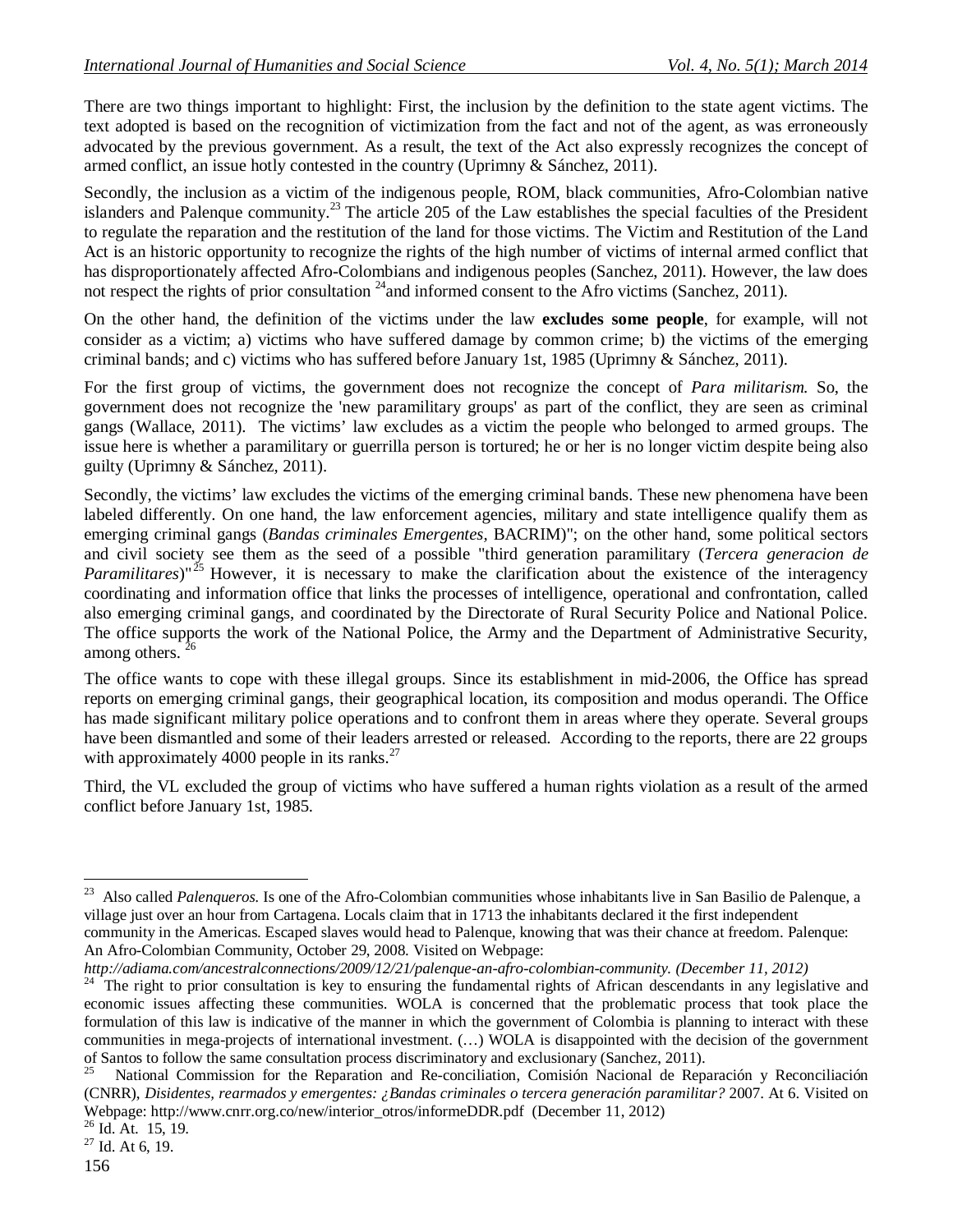The reason about that date, is because the Law wanted to cover "emblematic cases" as the holocaust of the Palace of Justice (November 1985), crimes of three presidential candidates, the extermination of the Patriotic Union, and the first victims of the paramilitary offensive.<sup>28</sup>

At the time of the Law discussions, many victims advocates warned that the law must include cases like those mentioned, because if they do not do it, it would be against the Colombian justice Decisions that have already declared it crimes against humanity.<sup>29</sup>

Today, the debate about this exclusion is in the Constitutional Court. A citizen sued the constitutionality of the Law based on the violations of the right to equality and non-discrimination of victims before January 1st,  $1985$ <sup>30</sup>

But, this is not the only discussion about the date. Some people are criticizing how the law only considers a victim who has suffered a human rights violation as a result of the armed conflict before January 1st, 1985, when is clear that Colombia was immersed in a conflict for over 45 years (Wallace, 2011).

In my point of view, this last criticism is unreasonable, because it is also erroneously thought that the Law must consider all Colombian people as victims. In Colombia not everybody is a victim. In my concern, say that everybody is a victim is ignoring the direct victims' of the armed conflict (i.e., Internal Displacement people IDP) (Duzán, 2010). The fact that Colombia is in violence does not necessarily touch everybody and neither means that all Colombians become victims. The victims in Colombia exist and they are not only as a result of the guerrillas violent acts', also they are victims of *narco-paramilitarismo* and victims of the state agents (Duzán, 2010).

### **2.2. The fundamental rights of victims**

Victims have the right to truth, justice and reparation. In addition, the law establishes an extensive list of rights. Hence, the article 28 provides that the victims will have  $31$ :

- 1. The right to truth, justice and integral reparation.
- 2. Right to resort to scenarios of institutional and community dialogue.
- 3. Right to be a beneficiary of affirmative action taken by the State to protect and guarantee the right to life under dignified conditions.
- 4. Right to request and receive humanitarian assistance.
- 5. Right to participate in the formulation, implementation and monitoring of public policy regarding prevention, assistance and comprehensive reparation.
- 6. Right that the public policy addressed in the present law has a differential approach.
- 7. Right to family reunification when, by reason of their type of victimization, the family unit has been divided.
- 8. Right to return to their site of origin or resettle in terms of willingness, safety and dignity in the context of a national security policy.
- 9. Right to restitution of land if they had been deprived of it under the terms established by this law.
- 10. Right to information on the routes and means of accessing the measures provided for in this Law.
- 11. Right to know the status of judicial and administrative processes that are underway, in which they have an interest as part or interveners.
- 12. Women's right to live free of violence.

In this regard, is important to highlight the rights of integral reparation. In article 25 the Law establishes that victims have the right to be properly repaired, differentiated and effective repaired for damage suffered as a result of the violations.

 $\overline{a}$ 

<sup>&</sup>lt;sup>28</sup> Revista Semana, April 6, 2011. *Ley de víctimas: reparación desde* 1985. Visited on Webpage:

http://www.semana.com/politica/ley-victimas-reparacion-desde-1985/154670-3.aspx (July 11, 2013)

 $^{29}$  Id.

 $30$  Id.

<sup>31</sup> Article 28, Victims Law. Also see: National Commission for the Reparation and Re-conciliation, (*Comisión Nacional de Reparación y Reconciliación (CNRR),* ABC Victims Law. Visited on Webpage: http://www.cnrr.org.co/new09/ley-victimastierras/index.html (March 12, 2013)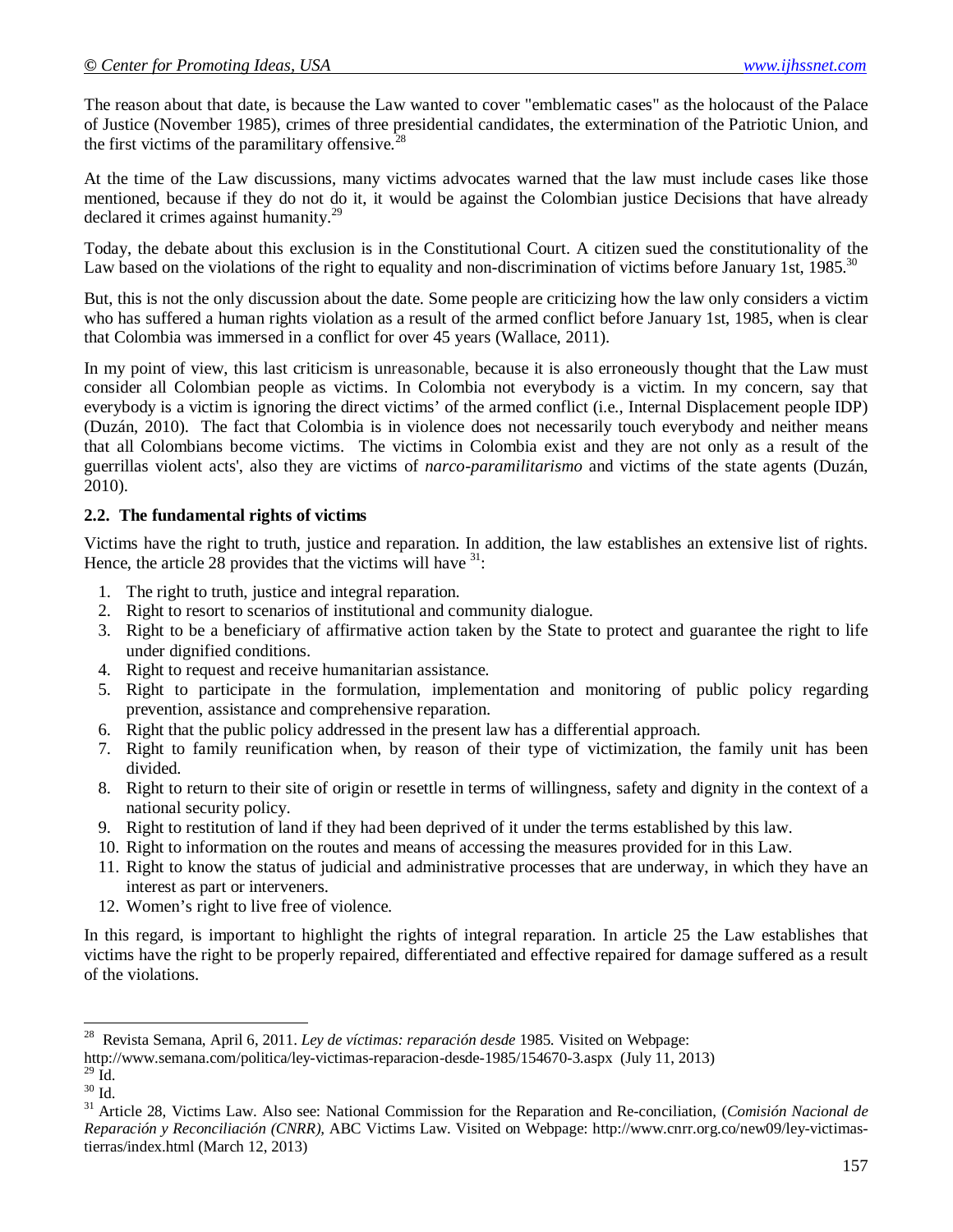## *3. Reparations for victims <sup>32</sup>(Victims Law Act 1448 of 2011)*

Under the VL, victims are entitled to be repaired properly,  $33$  with a differential approach, and in a transformative and effective manner, for the damage they have suffered, including restitution, compensation, rehabilitation, satisfaction and guarantees of non repetition, in its individual, collective, material, moral, and symbolic dimensions.<sup>34</sup>

For the purpose of the paper it is important to remark A) the compensation and; B) Guarantees of non-repetition.

**A) Compensation:** The Law establishes that the victim may voluntarily express agreement of the delivery and receipt of the administrative compensation through a settlement agreement (Article 132).

The Government through the Administrative Unit for the Care and Repair Victims (*Unidad Administrativa para la Atención y Reparación a las Víctimas)* will implement a program to promote accompanying adequate investment of resources that the victim receives as compensation, with the purpose of rebuild its draft life, and focused mainly on (Article 134):

- 1. Technical or vocational training for victims or the children of these.
- 2. Creation or strengthening of productive enterprises or assets.
- 3. Acquiring or improving new or used housing.
- 4. Acquisition of rural property.

For the implementation of those reparation the Law create, the following institutions:

A) National Information Network for the Care and reparation of the Victims (*Red Nacional de Información para la Atención y Reparación a las Víctimas)*

B) National System of Care and comprehensive reparation of the Victims (*Sistema Nacional de Atención y Reparación Integral a las Víctimas)*

*C)* National Plan of Attention and Integral Reparation to Victims (*Plan Nacional de Atención y Reparación Integral a las Víctimas)*

D) Reparation Fund for Victims of Violence (*Fondo para la Reparación de las Victimas)*<sup>35</sup>

Reflecting on the Compensation reparation, it is important to discuss some questions: Firstly, where will the money come from for Reparation Fund to Victims? are there enough resources for all the victims?, or which victims should receive priority? Should some receive full reparation and others little or none? Or should everyone get something?

The Colombian Government has recognized that about four million people have been victims of violence (...) about a million families, including IDPs.Reparations to the people who have been victims of violence in Colombia and return the land to those who have been violently stripped of it; is the goal of the Victim Law.<sup>36</sup>

 $\overline{a}$  $32$ The established judicial definition of reparation under international law is said to include restitution, compensation, rehabilitation, satisfaction and guarantees of non-repetition. United Nations, 'Basic Principles and Guidelines on the Right to a Remedy and Reparation for Victims of Gross Violations of International Human Rights Law and Serious Violations of International Humanitarian Law' (Adopted and proclaimed by General Assembly resolution 60/147 of 16 December 2005), article 18.

 $33$ Nevertheless, the VL not just consider reparations as a properly remedy, as a result the Law establish humanitarian and remedial measures. So, the victims will be receive humanitarian aid according to immediate needs directly related to the fact victimizing, in order to help, assist, protect and serve their needs for food, grooming, management of supplies, kitchen utensils, medical and psychological emergencies, emergency transportation and temporary housing in decent conditions. Remedial measures: The Colombian government, through the National Plan for the Care and Reparation for the victims, pretend to return of the victim to their place of residence and restoration of their rights or property. Indeed, the Law established financial measures for the victims and programs for generating rural employment and city to support selfsufficiency of victims.

<sup>34</sup>National Commission for the Reparation and Re-conciliation, *Supra* note 25.

<sup>&</sup>lt;sup>35</sup> Reparation Fund for Victims of Violence was created for the Justice and Peace Law (Article 54 of Law 975 of 2005). The Fund shall consist of all the assets or resources in any capacity delivered by the persons or illegal armed groups referred to in this Act. Functions: 1. Liquidate and pay the compensation; 2. Managing the Reparations Fund for Victims, 3. Overtaking other repair actions when applicable instead. Visited on Webpage: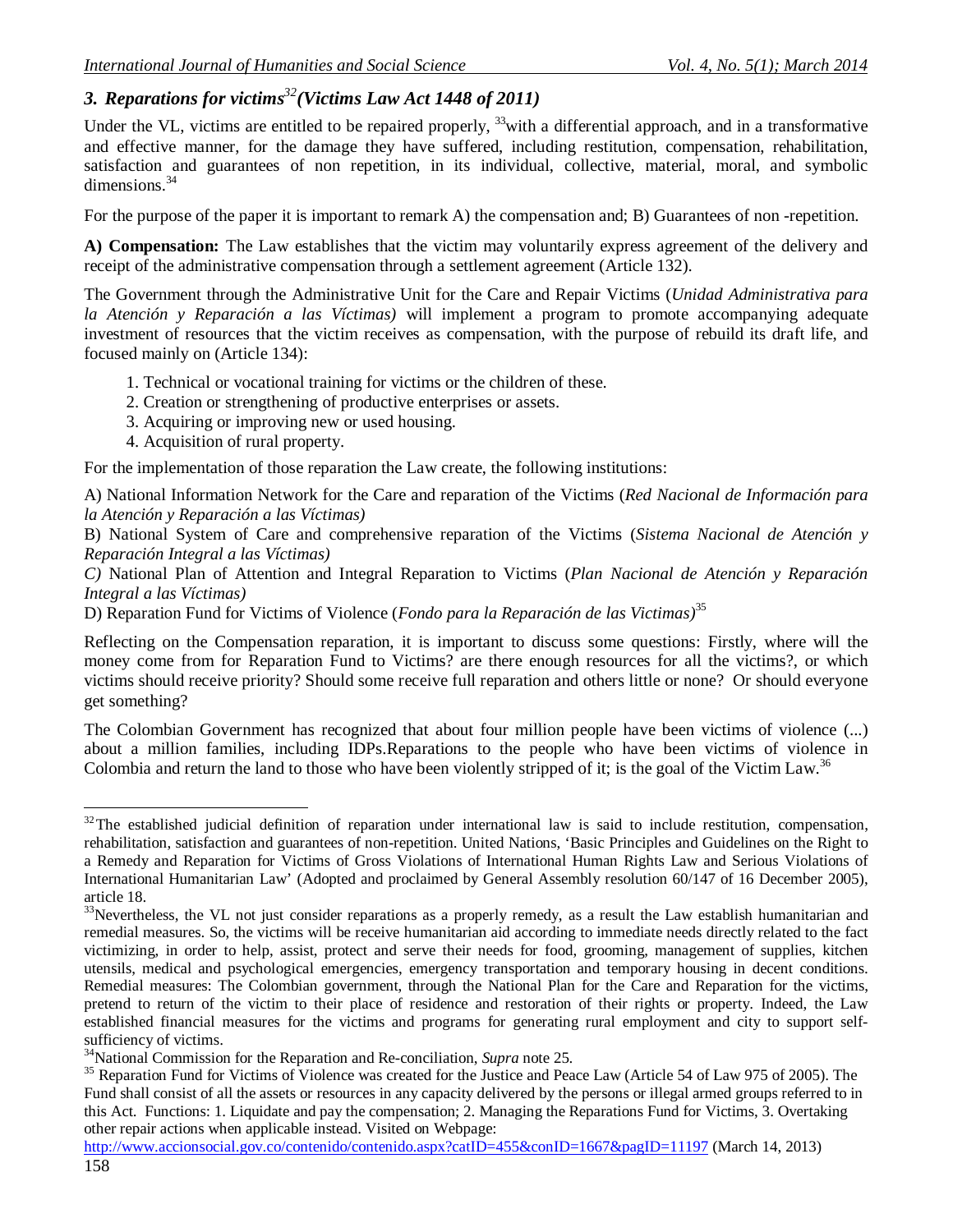Under new Victims Law the government pretends to give reparations to about 100,000 families each year, 8,500 families per month and 350 about every day in the next ten years.<sup>37</sup>The reparation Fund to Victims will get that money from the following resources: a) The proceeds of fines imposed on individuals or armed groups outside the law in the framework of judicial and administrative proceedings; b) Voluntary contributions from Governments, international organizations, individuals, corporations and other entities; c) Amounts collected by financial institutions as a result of voluntary donation option at the end of ATM transactions and Internet transactions; d) The amounts collected by large chain stores and supermarkets by way of voluntary donation of the amount required for the rounding of the turns; e) The amount of economic condemns those who have been convicted of conspiracy for organizing, promoting, arming or financing of armed groups. f) The amount stated in the decision due to the support provided by companies that have funded armed groups; g). The proceeds of the forfeiture (*Extincion de Dominio)*. 38

Then moving to the question about the resources for the victims' reparation, two things are important to say: 1. The Colombian state must have the enough resources for guarantee the compensation for all the victims; 2. The goal of the VL is give them integral reparation under equality principle.

Consequently, the Government approved the financing plan for Victims Act, which states that all entities of the State must appropriate sufficient resources to properly care for all victims. In addition, to ensure the money of the implementation of the law, the national budget for next year includes resources by 6.1 billion pesos. <sup>39</sup>These resources are accounting for 1% of gross domestic product (GDP) by 2012. This budget is divided into two sections: one of 2.3 billion pesos for education and health of victims, and another 3.8 trillion for health care programs the IDP. Throughout, the implementation of the VL, which wills last 10 years, will amount to 0.5 of GDP in 2021.<sup>40</sup>Besides, the international community has been so active with the VL. European Union said that they would donate 3 million euros for implementation of the law.<sup>41</sup>

The Law establishes the Complementarity Principle. In this senses, all measures of attention, service and reparation must be established in harmony and work for the protection of the rights of victims (Article 21). That means that the reparation system for the victims must be unified.<sup>42</sup>

**B) Guarantee of non-repetition** in its individual, collective, material, moral and symbolic dimensions. In article 149of the VL<sup>43</sup>sustain that the Colombian state must to adopt Guarantee of non-repetition. In this sense, I pretend to remark some of those measures, and there are:

<sup>36</sup> Angelino Garzón (Vice President of Colombia), *Colombia presenta Ley de Víctimas en la ONU,* February 28, 2011. Visited on Webpage: http://www.radiosantafe.com/2011/02/28/colombia-presenta-ley-de-victimas-en-la-onu/ Also see: Indemnizarán a víctimas de la violencia en Colombia, Infobae, Edicion Argentina. Visited on: http://america.infobae.com/notas/19887-Indemnizarn-a-vctimas-de-la-violencia-en-Colombia (May 28th, 2013)

 $\overline{a}$ 

<sup>38</sup> Article 177. VL.

<sup>39</sup> Departamento para la Prosperidad Social, November 2, 2011. Visited on Webpage:

http://www.colombiaenaccion.gov.co/victimas/?p=3569 (March 9, 2013)

<sup>40</sup> Revista Semana, (December 1<sup>st</sup>, 2011). *Asegurada financiación de la Ley de Víctimas hasta el año 2021*. Visited on Webpage: http://www.colombiaenaccion.gov.co/victimas/?p=3681 (December 22, 2013)

<sup>41</sup> Departamento para la Prosperidad Social, November 2, 2011. Visited on Webpage:

http://www.colombiaenaccion.gov.co/victimas/?p=3569 (March 9, 2013)

 $42$  With this principle Colombia is trying to unify the cost of the reparation of the victims of Justice and peace Law. The discussion over reparation process under the Justice and Peace Law is not my goal.

<sup>43</sup> Article 149. Repeat No Guarantees. The Colombian State shall, inter alia, the following non-repetition:

a) The demobilization and dismantling of armed groups outside the law;

b) The verification of the facts and full and public disclosure of the truth (...)

c) The application of sanctions against those responsible for dealing with violations.

d) The prevention of violations referred to in Article 3 of this Act, for which special offer preventive measures to the most at risk groups as women, children and adolescents, older adults, community leaders, members of trade unions, human rights defenders and victims of forced displacement, which aims to overcome stereotypes that foster discrimination, particularly against women and violence against them in the context of armed conflict;

e) The creation of a social pedagogy that promotes the constitutional values that founded reconciliation in relation to the events in the historical truth;

f) Strengthening technical criteria for allocation of humanitarian demining (...)

<sup>37</sup> Id.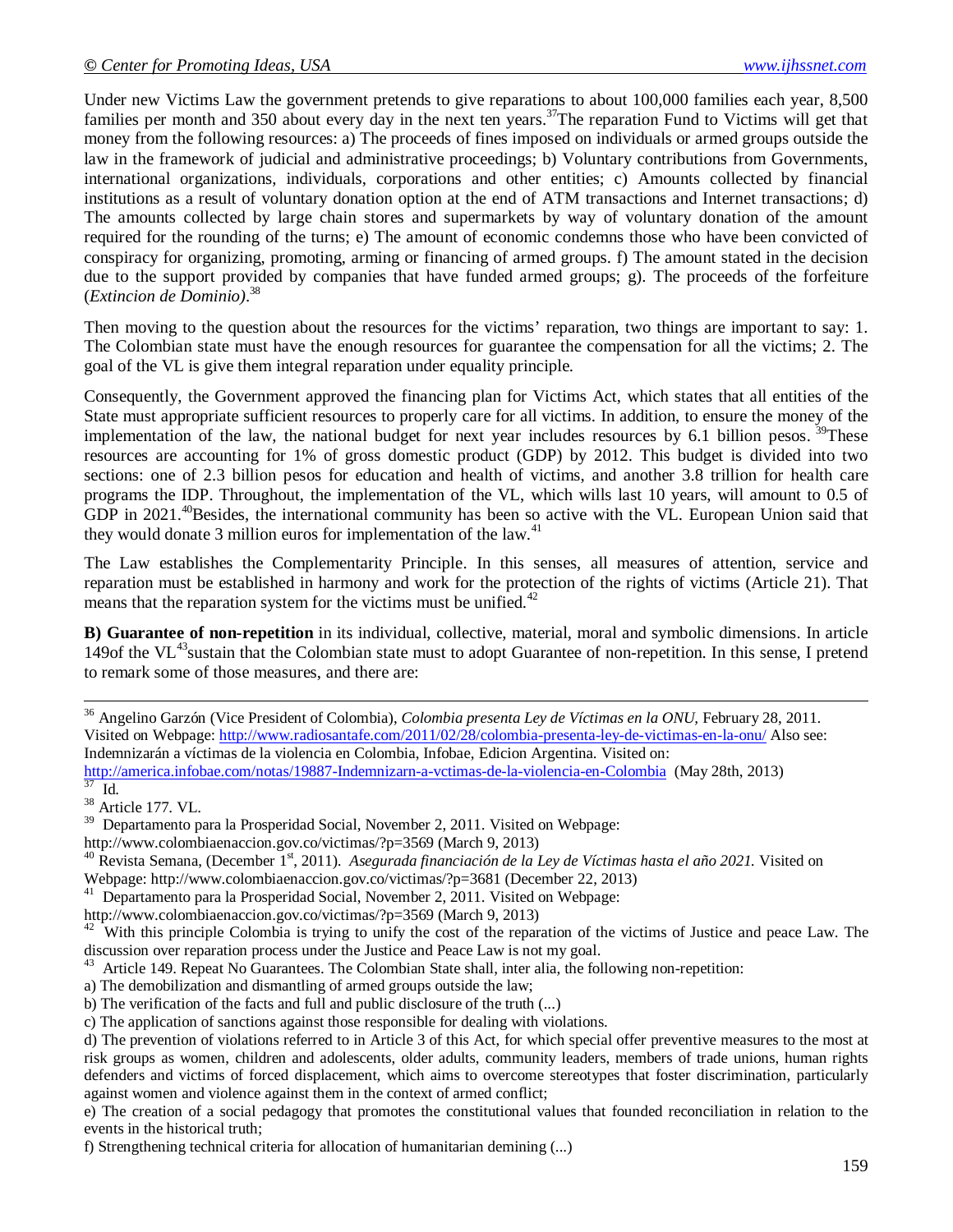a) The demobilization and dismantling of armed groups outside the law; (...)

d) The prevention of violations referred to in Article 3 of this Act, for which special offer preventive measures to the most at risk groups as women, children and adolescents, older adults, community leaders, members of trade unions, human rights defenders and victims of forced displacement, which aims to overcome stereotypes that foster discrimination, particularly against women and violence against them in the context of armed conflict; (...)

i) Strengthening the effective participation of vulnerable populations and / or vulnerable in their community settings, social and political, to contribute to the exercise and enjoyment of cultural rights;

Regarding the measures of demobilization and dismantling of armed groups it is necessary to review the results of the demobilization process under the Justice and peace Law, which is not my focus in this paper.<sup>44</sup> However, is calling my attention how is the Colombian Government going to guarantee the demobilization and dismantling of armed groups (perhaps when this was the purpose of the Justice and Peace Law). Then, other question: How the State can ensure the effectiveness of the reparations program, especially the measures of non-repetition, when it is very likely that the victims might suffer a new act of violence during the armed conflict?. All those questions are now being debated, and most of those are related with one of the limitation that I will explain in the later pages.

Then, under the highlighted measures, I am glad to remember the Colombian necessity of strengthening the effective participation of vulnerable populations in the reparation process and the participation of women, children and adolescents, older adults, community leaders, members of trade unions, human rights defenders and victims of forced displacement, which aims to overcome stereotypes that foster discrimination.

Vulnerable groups are entitled to the guarantee of non-repetition under the VL. Hence, these measures must be provided with differential approach (or differential focus). Belonging to these vulnerable groups, Colombia has the Indigenous and the Afro-Colombian community.

- j) Dissemination of information on the rights of victims located abroad;
- k) Strengthening Early Warning System (*Sistema de Alerta Temprana)*
- l) The reintegration of children and adolescents who have participated in armed groups outside the law;

m) Design and implementation of strategies, projects and policies of reconciliation in accordance with the provisions of Act 975, both socially and at the individual level;

- n) The exercise of effective control by civilian authorities on Pubic Force;
- o) The declaration of invalidity and / or termination of public officials convicted of a violation referred to in Article 3 of this Act
- p) Promoting mechanisms for preventing and resolving social conflicts;
- q) Design and implementation of teaching strategies in legal empowerment for victims;

r) The repeal of any administrative rules or has allowed or permitted the occurrence of the violations referred to in Article 3 of this Act, in accordance with the respective administrative-law proceedings.

s) Development of national campaigns to prevent and condemn violence against women, children and adolescents, the events in the context of the violations referred to in Article 3 of this Act.

 Nevertheless, at least is important to know that since 2003, more than 30,000 people have participated in a paramilitary demobilization process, although there is strong evidence that many of these people were demobilized paramilitaries, and some never joined paramilitary demobilization. The successors of the paramilitary groups, often under the command of midlevel commanders demobilized paramilitary organizations exert territorial control of some regions and commit atrocities against civilians in the board. Colombia's National Police reported that in July 2010 those groups had 3749 members. However, the Colombian NGO Institute for Development and Peace groups have estimated that with 6,000 armed fighters have expanded their operations to 29 of the 32 departments. Human Rights Watch 21st annual World Report (2011). Visited on Webpage: http://www.hrw.org/world-report-2011/world-report-2011-colombia (June 12, 2013).

 $\overline{a}$ g) Design and implement a communications strategy on Human Rights and International Humanitarian Law, which should include a differential approach;

h) Design of a single strategy for training and teaching on respect for Human Rights and International Humanitarian Law, including a differential approach (...)

i) Strengthening the effective participation of vulnerable populations and / or vulnerable in their community settings, social and political, to contribute to the exercise and enjoyment of cultural rights;

<sup>(...)</sup> 44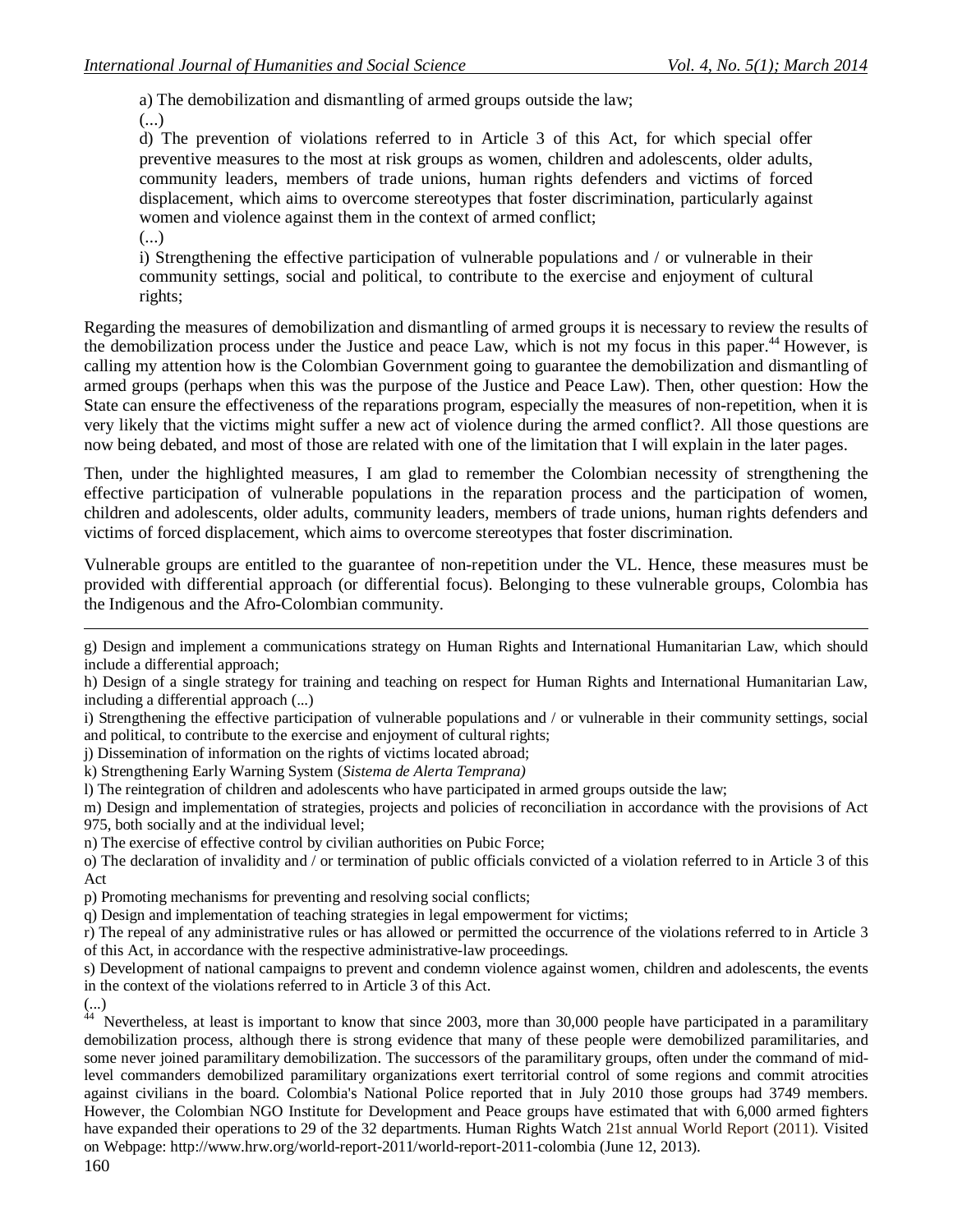Indeed, the reparations must take into account the collective nature of the harm caused to the ethnic group. Similarly, it is important that reparations include measures that benefit the group as such, and not just individual victims who are members of the group (Morten & Rodríguez, others, 2010). The Inter-American Court of Human Rights has held in cases involving ethnic groups that "reparations take on a special collective significance",<sup>45</sup> and that in light of the fact that the individual victims belonged to a certain ethnic group, an important component of the individual reparations would be the reparations granted to the community as a whole."<sup>46</sup> In this sense, as they continue saying reparations to ethnic groups therefore might include affirmative action initiatives that restore and promote access to opportunities and resources for cultural, social and economic development, which were historically denied to them (Morten & Rodríguez, others, 2010).

Finally, the VL makes a great effort to include the vulnerable groups under the guarantee of non-repetition. Of course, that represents a big challenge because the discrimination and the application of the affirmative action is always a complex issue in Colombia.

### *4. The scope of the Law*

In this part, I am not unmindful that the VL represents an advance for the victims in Colombia, but I cannot ignore the multiple limitations and challenges facing it. Taking this into account, let's start with some remarkable limitations and then some challenges of the VL.

### **4.1 Limitations:**

 $\overline{a}$ 

For the purpose of the paper, I highlight three limitations of the VL

- 1. The effectiveness of the reparations program, especially the measures of non-repetition (i.e., to guarantee the demobilization and dismantling of armed groups).
- 2. Limited resources for the unknown number of victims (unexpected number of reparations).
- 3. Under the definition of victims the VL not consider the victims of the emerging criminal bands.

There are various reasons underlying these limitations, but the most relevant is the implementation of the VL in a country who is trying to use transitional justice<sup>47</sup> without transition. As Pollack, argues that the main problem for the implementation of the Victims Law is the violence that many people are still exposed and lack of protection by the authorities. He also said the law is to be signed in the midst of increased threats and killings of people who are returning to their lands, displaced community leaders and human rights defenders (Wallace, 2011). In addition, José Hernández the Director of the National Commission of Reparation and Reconciliation unquestionably the victims are still produced, however, we cannot wait to finish the conflict for to begin to compensate the victims (Wallace, 2011).

Colombia is a country without a clear transition. Even if several thousands paramilitaries have demobilized and surrendered their weapons and many top paramilitary leaders are currently on trial, there are a lot of doubts about the effective dismantling of paramilitary economic and political organizations, because their power comes more from their financing power and their collusion with some authorities than from their weapons. In the best scenario, there would be only a partial peace (Uprimny, 2007). Nevertheless, the point is not just the effectiveness under the VL, the point of the transitional justice process is not only to assign blame (in the legal sense) when it comes to solving legacies of systematic and mass violence, but to foster a sense of responsibility for the violations, which obviously goes far beyond the issue of criminal responsibility (Greiff, 2011).

<sup>&</sup>lt;sup>45</sup> IACHR, Case of the Yakye Axa Indigenous Community v. Paraguay, Judgment of 17 June 2005, C-125, para. 188. Rodríguez Garavito César, Ethno-Reparations: Collective Ethnic Justice and the Reparation of Indigenous Peoples and Black Communities in Colombia, Visited on Webpage: http://www.fichl.org/fileadmin/fichl/documents/FICHL\_6\_web.pdf (December 11, 2012).

<sup>&</sup>lt;sup>46</sup> IACHR, Case of the Plan de Sánchez Massacre v. Guatemala, Judgment of 19 November 2004 (Reparations), C-116, para. 86; IACHR, Case of the Moiwana Community v. Suriname, Judgment of 15 June 2005, C-124, para. 194.

 $47$  In only a couple of years, the term has become known and has been included in discussions among experts, but even more importantly, in civil society, including the media, as well as in the vocabulary used in the drafting of legislation. Although some uses of the term do not seem right to me—a subject to which I will return—there is no doubt an increased general awareness of the status of victims exists, and, therefore, this awareness extends to all citizens as rights bearers, which is one of the main purposes of a transitional justice policy. Pablo de Greiff, Director of ICTJ's Research Unit, Strategic Challenges of the Justice and Peace Law ICTJ, August 8,2011. Visited on Webpage: http://colombia-justicia-priorizacion.ictj.org/en/strategic-challenges-justice-and-peacelaw (December 13, 2012)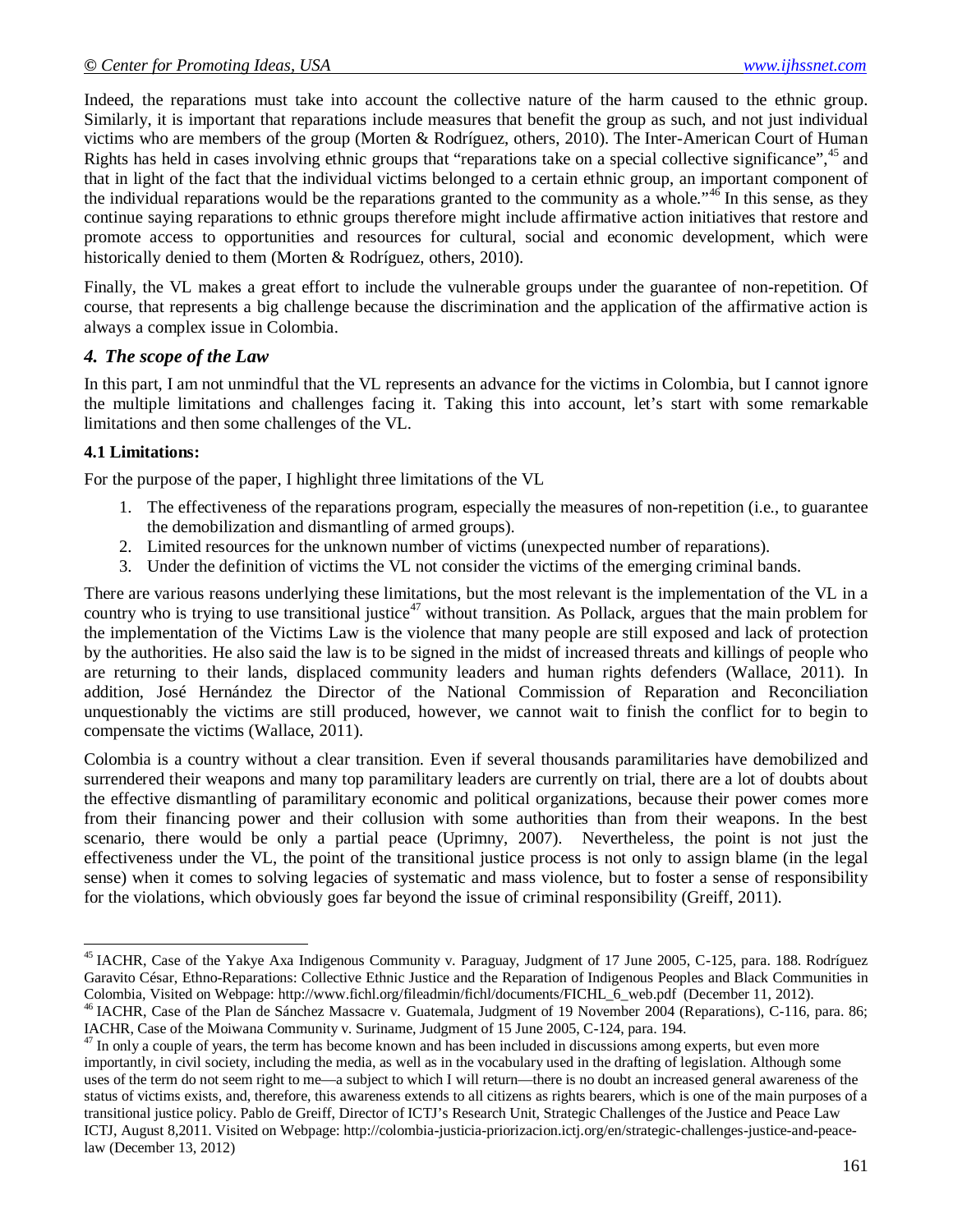Finally, although the limitations aforementioned and the complexity of the effectiveness of the VL, Colombia is working hard for crossing the barriers that the law could have it.

### **4.2 Challenges**

As limitations the VL also has big challenges to address it. First, the regulation of the Law in the domestic Law. This process must to be adequate according with the main objective of the Law. The Law require the regulation for critical main issue like administrative reparations, reparations for indigenous and afro-communities and collective reparations (Uprimny, 2007). Second, Colombia needs to get the money for financing the law and ensure that resources reach the real victims (avoid false victim). Third, preventing the emergence of the new victims. Obviously, the security measures taken for them to respect the human rights of people. Four, ensuring the adequate and safety participation of the victims (Uprimny, 2007). The government must to create tables of Victims Participation (*Mesas de participacion*). The participation of the victims as women, children and adolescents, the elderly victims, is important for the promotion of the effectiveness of the Law.

Finally, the big challenge of the law is definitely the effective application of the Law. The victims hope that Colombian government start with the application of the law, but the fears that may be this is one more of the "good laws" is still something that we are might not be able to avoid.<sup>48</sup> This point of view, is supported by Marcelo Pollack delegate of Colombia to Amnesty International; he said that "Colombia has always been laws: good laws, good decrees, good resolutions. The problem in the country has always been the issue of implementation. This is a major concern with this law as with other laws."<sup>49</sup>

### *5. Recommendation*

Any recommendation is made on VL should at least, to consider to call the Government, the illegal armed group, the emerging criminal bands, the victims, the vulnerable groups, and the civil society, and require them a public compromise to conduce to the end of the conflict.

As already explained, it is very difficult to implement a law in an ongoing conflict. In other words, it is complex to recommend the application of the transitional justice when there is not transition. However, as the end of the conflict is further each day, it is necessary to adopt reparations measures and avoid more pain for the victims. Consequently, for implementing the VL, I recommend five things:

- 1. Encourage the Government to regulate the programs and create the institutions that the VL is established.
- 2. Colombian government shall respect the prior consultation of the indigenous and afro-Colombian community.
- 3. Reparations must be integral. The humanitarian aid and the remedial measures must be coordinated.
- 4. The VL requires the creation of an independent entity, which oversees the proper implementation of law. This new institutions could be, for example, a university, or a group of national and international Experts. The main purpose of this will be monitoring the adequate implementation of the law. This institution shall ensure the transparency of the law. The purpose is to prevent corruption.

## *6. Final thoughts*

Victims Law (VL) is seen worldwide as a success of the current President Juan Manuel Santos. However, if the idea were to identify a winner, I would choose the victims of violence in Colombia. The VL is an Act that is enacted in the middle of the conflict, but this arrives with the hopes of repair the victims of the human rights violations.

With this I am not ignoring the limitations of the VL, on the contrary, I am admitting the challenges of the law. As a result, the recommendations are focused on the effective application of the law.

 $\overline{a}$ <sup>48</sup>Senator Juan Fernando Cristo (Liberal Party), who was one of the author of the law and who chairs the monitoring committee in the Congress, he believes that despite the renewed commitment by the Government, the acclaimed Victims Act could be only on paper and generate expectations in the universe of victims of the conflict that ultimately can not be met. Revista Semana, *Supra* note 24.

<sup>49</sup> Revista Semana, *Supra* note 24.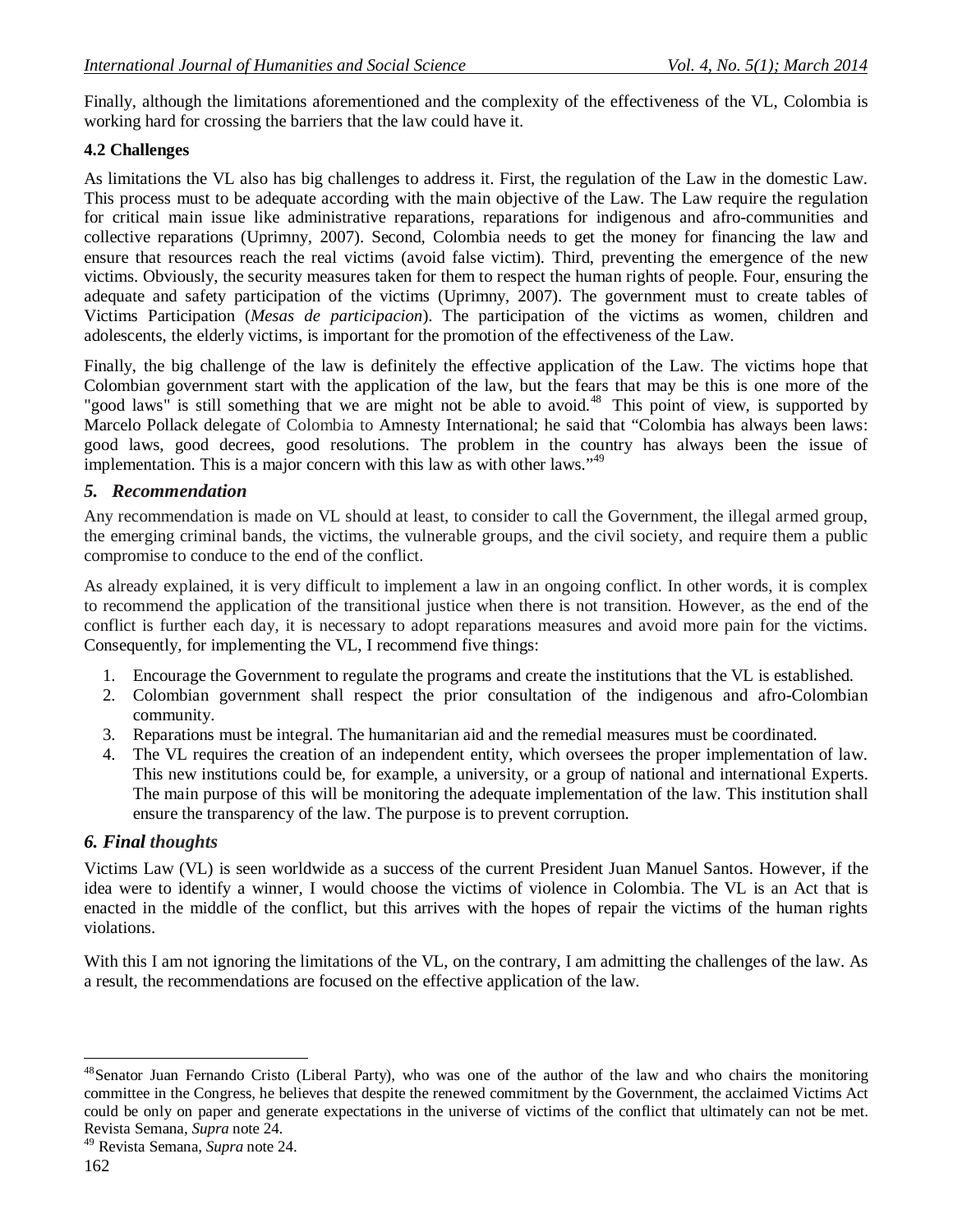### *References*

- Angelino Garzón (2013). *Colombia presenta Ley de Víctimas en la ONU,* February 16, 2013. Visited on Webpage: http://www.radiosantafe.com/2011/02/28/colombia-presenta-ley-de-victimas-en-la-onu/
- Amnesty International, (2004). *Colombia, Scarred Bodies, Hidden Crimes: Sexual Violence against Women in the Armed Conflict,* AMR 23/040/2004. Visited on:
	- http://www.amnesty.org/en/library/info/AMR23/040/2004

Comisión Nacional de Reparación y Reconciliación (CNRR), *(2007). Disidentes, rearmados y emergentes: ¿Bandas criminales o tercera generación paramilitar?,* 2007. At, 6, 19. Visited on: http://www.cnrr.org.co/new/interior\_otros/informeDDR.pdf

Constitutional Court of Colombia, Colombian Republic, Sentence No. C-370/2006 (May 18, 2006).

- De Greif, Pablo (2011). Director of ICTJ's Research Unit, Strategic Challenges of the Justice and Peace Law ICTJ, August 8, 2011. Visited on: http://colombia-justicia-priorizacion.ictj.org/en/strategic-challengesjustice-and-peace-law.
- Departamento para la Prosperidad Social, November 2, 2011. Visited on Webpage: http://www.colombiaenaccion.gov.co/victimas/?p=3569
- Duzán María Jimena, (September 4th, 2010). *Qué es ser víctima en Colombia?,* Revista Semana. Visited on Webpage:http://www.semana.com/opinion/victima-colombia/144014-3.aspx
- Greiff, Pablo, (2011). *Strategic Challenges of the Justice and Peace Law ICTJ.* Research Unit, August 8. Visited on Webpage: http://colombia-justicia-priorizacion.ictj.org/en/strategic-challenges-justice-and-peace-law (May 13, 2013)
- Human Rights Council, *Report of the Human Rights Council on its thirteenth session* (2011). Thirteenth session Agenda item 2 Annual report of the United Nations High Commissioner for Human Rights and Reports of the Office of the High Commissioner and the Secretary-General. Visited on: http://daccess-ddsny.un.org/doc/UNDOC/GEN/G11/117/56/PDF/G1111756.pdf?OpenElement
- Human Rights Watch 21st annual World Report (2011). Visited on Webpage: http://www.hrw.org/world-report-2011/world-report-2011-colombia (June 12, 2013).
- IACHR, Case of the Yakye Axa Indigenous Community v. Paraguay, Judgment of 17 June 2005, C-125, para. 188.

Janisch, Jennifer Jo (2010, September 29th*). The Next Generation of Threat in Colombia.* Women, War & Peace. Visited on: http://www.pbs.org/wnet/women-war-and-peace/features/6160/

- Justice and Peace Law, Law 975 of 2005, Colombian Republic.
- Kenneth Fletcher (2008). *Palenque: An Afro-Colombian Community, Ancestral Connections.* Visited on Webpage: http://adiama.com/ancestralconnections/2009/12/21/palenque-an-afro-colombian-community.
- Mark Richards, (2007). *The design and implementation of an optimal reparation program: How should limited resources for material reparation be distributed across victims of the Colombian conflict.* ISSN: 1909- 1397 CERAC - Centro de Recursos para el Análisis de Conflictos, May 2007. Visited on Webpage: http://www.cerac.org.co/assets/pdf/Other%20publications/CERAC\_WP\_5.pdf
- Morten Bergsmo, César Rodríguez-Garavito, Pablo Kalmanovitz and Maria Paula Saffon (editors), 2010. *Distributive Justice in Transitions,* Charter 11, Torkel Opsahl Academic EPublisher and Peace Research Institute Oslo (PRIO), 2010. Visited on:

http://www.fichl.org/fileadmin/fichl/documents/FICHL\_6\_web.pdf (June 12, 2013).

- National Commission for the Reparation and Re-conciliation, (*Comisión Nacional de Reparación y Reconciliación (CNRR),* ABC Victims Law. Visited on Webpage: http://www.cnrr.org.co/new09/leyvictimas-tierras/index.html
- Organization Of American States, Inter-American Commission On Human Rights (2006). Executive Summary of IACHR Office of the Rapporteur on the Rights of Women, Summary on Violence and Discrimination against Women in the Armed Conflict in Colombia, October 18, 2006, OEA/Ser.L/V/II. Doc. 67. Section II, page 11-14. Visited on: http://www.cidh.org/countryrep/colombiamujeres06eng/iii.htm
- Organization Of American States, Inter-American Commission On Human Rights (2004). *Report on the Demobilization Process in Colombia*, OAS/Ser.L/V/II.120, Doc. 60, 13 December 2004. Visited on: http://www.cidh.org/countryrep/Colombia04eng/toc.htm